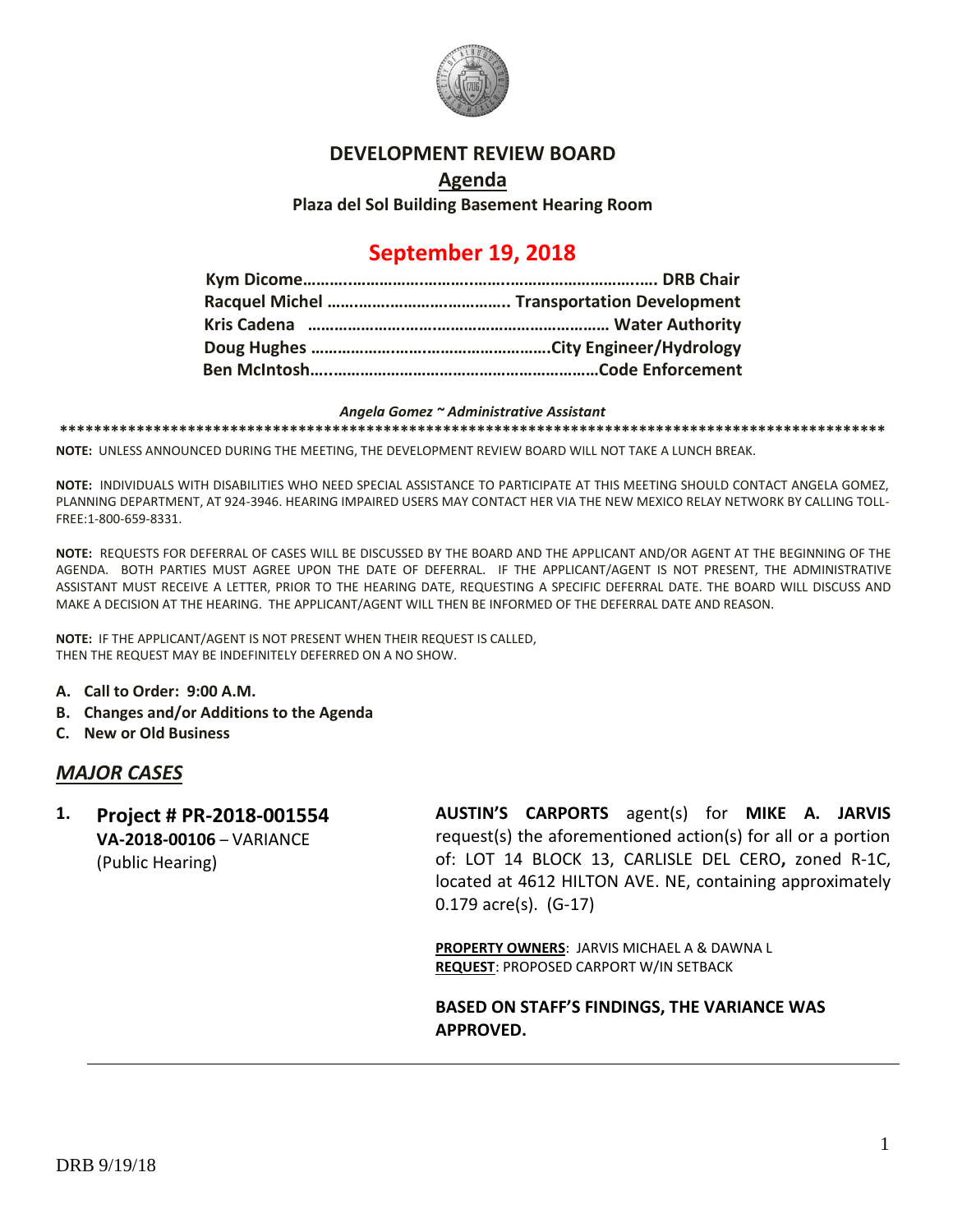**Project # PR-2018-001556**

**VA-2018-00108** – VARIANCE (Public Hearing)

**AUSTIN'S CARPORTS** agent(s) for **RUSSELL G. WRIGHT** request(s) the aforementioned action(s) for all or a portion of: LOT 27 BLOCK 6, SNOW HEIGHTS ADDITION**,** zoned R-1B, located at 1721 UTAH ST NE, containing approximately 0.1538 acre(s). (J-19)

**PROPERTY OWNERS**: WRIGHT RUSSELL G **REQUEST**: PROPOSED CARPORT W/IN SETBACK

**BASED ON STAFF'S FINDINGS, THE VARIANCE WAS APPROVED.**

**3. Project # PR-2018-001555 VA-2018-00107** – VARIANCE (Public Hearing) **AUSTIN'S CARPORTS** agent(s) for **FILADELFIO LUCERO** request(s) the aforementioned action(s) for all or a portion of: LOT 4 BLOCK 24, ACADEMY ACRES**,** zoned R-1C, located at 6406 AVENIDA LA COSTA NE, containing approximately 0.1639 acre(s). (E-18)

> **PROPERTY OWNERS**: LUCERO FILADELFIO & THERESA C **REQUEST**: PROPOSED CARPORT W/IN SETBACK

**BASED ON STAFF'S FINDINGS,THE VARIANCE WAS APPROVED**

## **4. Project # PR-2018-001584 (1000032)**

**SI-2018-00132** – FINAL SIGN OFF OF EPC APPROVED SITE DEVELOPMENT PLAN FOR SUBIDIVISON (08EPC-40030) **SI-2018-00151** FINAL SIGN OFF OF EPC APPROVED SITE DEVELOPMENT PLAN FOR BUILDING PERMIT (08EPC-40031)

**TIERRA WEST LLC** agent(s) for **UNIVEST – COORS ROAD LLC** request(s) the aforementioned action(s) for all or a portion of: TRACT 3 PLAT OF TRACTS 1 THRU 4**,** COORS VILLAGE zoned MX-L, located at 4500 QUAKER HEIGHTS PL NW south of WESTERN TRAIL NE and west of COORS BLVD NE, containing approximately 13.5436 acre(s). (F-11-Z)

**PROPERTY OWNERS**: UNIVEST-COORS ROAD LLC **REQUEST**: EPC SITE PLAN -FINAL SIGN-OFF

**DEFERRED TO OCTOBER 3RD, 2018.**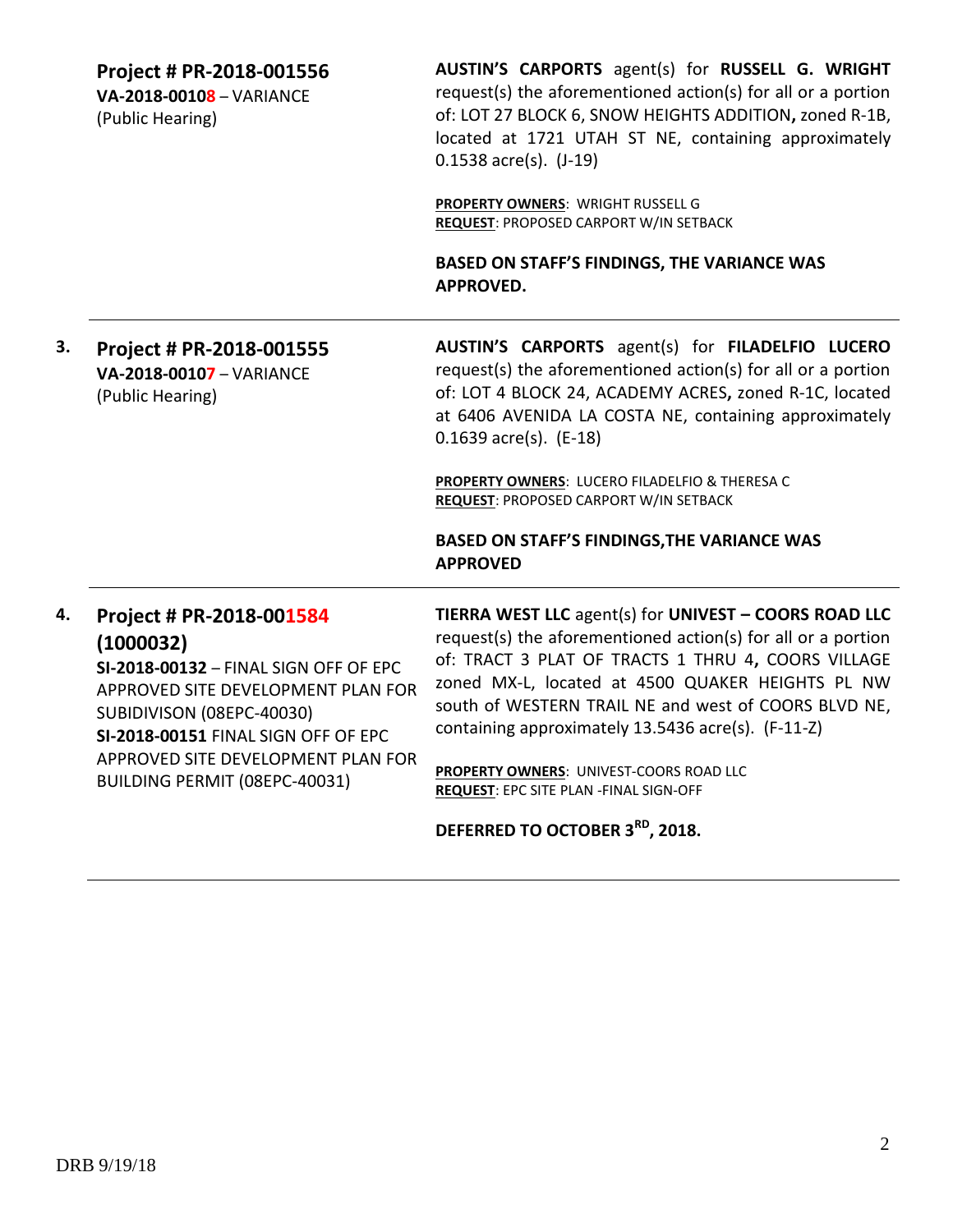| 5. | Project # PR-2018-001560<br><b>SD-2018-00081 - VACATION OF PUBLIC</b><br><b>EASEMENT</b><br>(Public Hearing)                      | BOHANNAN HUSTON INC. agent(s) for SP ALBUQUERQUE<br>LLC request(s) the aforementioned action(s) for all or a<br>portion of TRACT A SUBDIVISION PLAT MAP FOR<br>HOFFMANTOWN BAPTIST CHURCH and TRACT B-2 REPLAT<br>OF TRACT B YORBA LINDA SUBDIVISION, zoned MX-L,<br>located at 8888 HARPER RD NE west of VENTRUA ST NE and<br>east of WYOMING BLVD NE, containing approximately<br>62.46 acre(s). (E-20)<br>PROPERTY OWNERS: HOFFMANTOWN BAPTIST CHURCH<br><b>REQUEST: VACATION OF PUBLIC EASEMENTS</b><br>DEFERRED TO OCTOBER 3 <sup>RD</sup> , 2018.                                                                                                                                                                               |
|----|-----------------------------------------------------------------------------------------------------------------------------------|---------------------------------------------------------------------------------------------------------------------------------------------------------------------------------------------------------------------------------------------------------------------------------------------------------------------------------------------------------------------------------------------------------------------------------------------------------------------------------------------------------------------------------------------------------------------------------------------------------------------------------------------------------------------------------------------------------------------------------------|
| 6. | Project # PR-2018-001564<br>(1011337)<br>SD-2018-00082 - VACATION OF PUBLIC<br>EASEMENT<br>(Public Hearing)                       | ARCH + PLAN LAND LAND USE CONSULTANTS agent(s) for<br>BESTWAY INVESTMENTS LLC request(s) the afore-<br>mentioned action(s) for all or a portion of: LOTS 5-8 BLOCK<br>1, DEL NORTE SUBDIVISION, zoned MX-M located at 7400<br>LOMAS BLVD NE, containing approximately 0.1239 acre(s).<br>$(K-19)$<br><b>PROPERTY OWNERS: SKIDZ LLC</b><br><b>REQUEST: VACATION OF A PUBLIC UTILITY EASEMENT</b><br>THE VACATION WAS APPROVED AS SHOWN ON EXHIBIT B<br>IN THE PLANNING FILE PER SECTION 14-16-6(K) OF THE                                                                                                                                                                                                                              |
| 7. | Project# PR-2018-001346<br>SI-2018-00110 - SITE PLAN<br>SD-2018-00072- PRELIMINARY/FINAL<br>PLAT <sup>D</sup><br>(Public Meeting) | <b>IDO</b><br>JOE SLAGLE ARCHITECT agent(s) for ROY SOLOMON &<br>ARCH + PLAN LAND USE CONSULTANTS agent(s) for VMOD<br>LLC request(s) the aforementioned action(s) for all or a<br>portion of LOTS 1-6 & 29, BLOCK 29, UNIT B, NORTH<br>ALBUQUERQUE ACRES, zoned NR-BP, located on ALAMEDA<br>BLVD NE east of SAN PEDRO DR NE and north of SIGNAL<br>AVE NE, containing approximately 5.24 acre(s). (C-18)<br>[Deferred from 9/12/18]<br>PROPERTY OWNERS: V MOD LLC<br>REQUEST: SITE PLAN APPROVAL FOR A COMMERCIAL DEVELOPMENT<br>THE SITE PLAN WAS DEFERRED TO OCTOBER 31 <sup>ST</sup> , 2018.<br>THE PRELIMINARY/FINAL PLAT WAS APPROVED WITH<br>FINAL SIGN OFF DELEGATED TO PLANNING FOR UTILITY<br><b>COMPANIES SIGNATURES.</b> |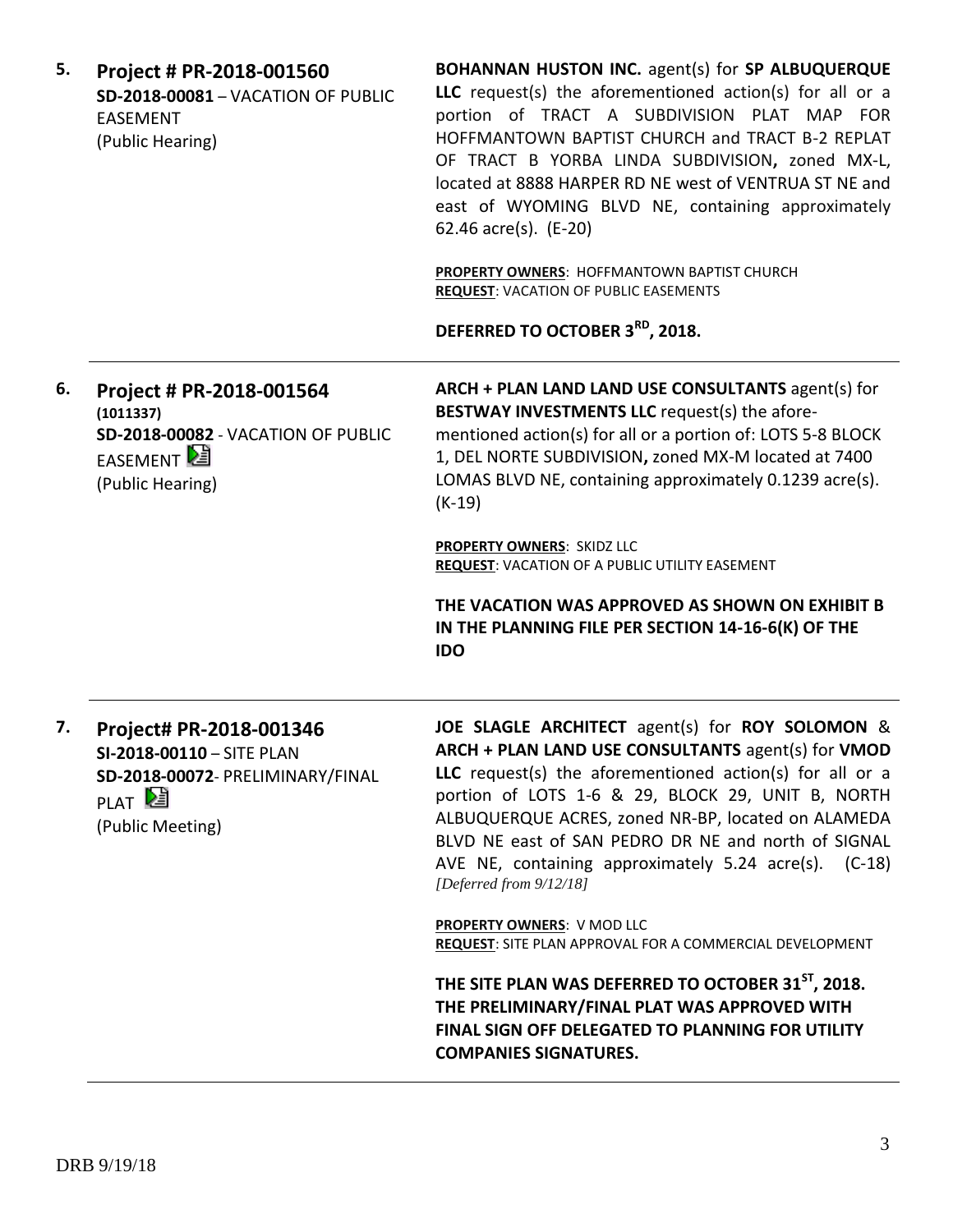| 8.  | Project# PR-2018-001429<br><b>SD-2018-00061 - VACATION OF PUBLIC</b><br>RIGHT-OF-WAY<br>(Public Hearing)                                           | PRECISION SURVEYS, INC agent(s) for DOS VIENTOS LLC<br>request(s) the aforementioned action(s) for all or a portion<br>of TRACT 15-A BLOCK 2, COMMERICAL ADDITION,<br>zoned NR-LM, located at 573 COMMERCIAL ST NE west of<br>JOHN ST NE and NORTH of ROMA AVE NE, containing<br>approximately 0.2048 acre(s). (J-19) [Deferred from 8/29/18,<br>9/12/18                                                                                                                                                                                                                                                                                                                                                                |
|-----|----------------------------------------------------------------------------------------------------------------------------------------------------|-------------------------------------------------------------------------------------------------------------------------------------------------------------------------------------------------------------------------------------------------------------------------------------------------------------------------------------------------------------------------------------------------------------------------------------------------------------------------------------------------------------------------------------------------------------------------------------------------------------------------------------------------------------------------------------------------------------------------|
|     |                                                                                                                                                    | PROPERTY OWNERS: DOS VIENTOS, LLC + CITY OF ALBUQUERQUE<br><b>REQUEST: TO VACATE A PORTION OF COMMERCIAL STREET R/W</b>                                                                                                                                                                                                                                                                                                                                                                                                                                                                                                                                                                                                 |
|     |                                                                                                                                                    | THE VACATION WAS APPROVED AS SHOWN ON EXHIBIT B<br>IN THE PLANNING FILE PER SECTION 14-16-6(K) OF THE<br>IDO.                                                                                                                                                                                                                                                                                                                                                                                                                                                                                                                                                                                                           |
| 9.  | Project# PR-2018-001195<br>(1007140)<br>SD-2018-00037 - SITE DEVELOPMENT<br>PLAN FOR SUBDIVISION<br>$(18EPC-10010)$<br>SD-2018-00020 - SKETCH PLAT | MRWM agent(s) for CITY OF ALBUQUERQUE PARKS &<br><b>RECREATION</b> request(s) the above $action(s)$ for all or a<br>portion of Tracts 1-C-1 & 1-C-2, JUAN TABO HILLS UNIT 3A,<br>zoned NR-PO-B, located on MONACHOS RD SE between<br>JUAN TABO BLVD SE and VIA POSADA SE, containing<br>approximately 27 acre(s). (M-22) [Deferred from 6/13/18, 7/11/18,<br>7/25/18, 7/25/18, 8/15/18, 9/12/18]<br><b>PROPERTY OWNERS: CITY OF ALBUQUERQUE</b><br>REQUEST: DRB SIGN-OFF OF EPC SITE DEVELOPMENT PLAN FOR<br>SUBDIVISION (3-8-2018) AND A SKETCH PLAT FOR REVIEW AND<br><b>COMMENT</b><br>THE SITE DEVELOPMENT PLAN FOR SUBDIVISION WAS<br>APPROVED. THE SKETCH PLAT WAS REVIEWED AND<br><b>COMMENTS WERE PROVIDED.</b> |
| 10. | Project # PR-2018-001511<br>(1011232)<br>SD-2018-00074 - PRELIMINARY/FINAL<br><b>PLAT</b><br>(Public Meeting)                                      | TIERRA WEST LLC agent's for GARCIA REAL ESTATE<br><b>INVESTMENTS LLC</b> request(s) the aforementioned action(s)<br>for all or a portion of: TRACTS 1-3, RIO GRANDE CROSSING<br>EAST zoned NR-LM + R-1D, located on RIO GRANDE BLVD<br>north of SAIZ RD NW and south of Indian School RD NW,<br>containing approximately 21.0060 acre(s). (H-13)                                                                                                                                                                                                                                                                                                                                                                        |
|     |                                                                                                                                                    | <b>PROPERTY OWNERS: GARCIA REAL ESTATE LLC</b><br>REQUEST: CREATE ZONE TRACTS TO MEET EPC CONDITION OF<br>APPROVAL                                                                                                                                                                                                                                                                                                                                                                                                                                                                                                                                                                                                      |
|     |                                                                                                                                                    | THE PRELIMINARY/FINAL PLAT WAS APPROVED WITH<br>FINAL SIGN OFF DELEGATED TO PLANNING AND<br><b>TRANSPORTATION.</b>                                                                                                                                                                                                                                                                                                                                                                                                                                                                                                                                                                                                      |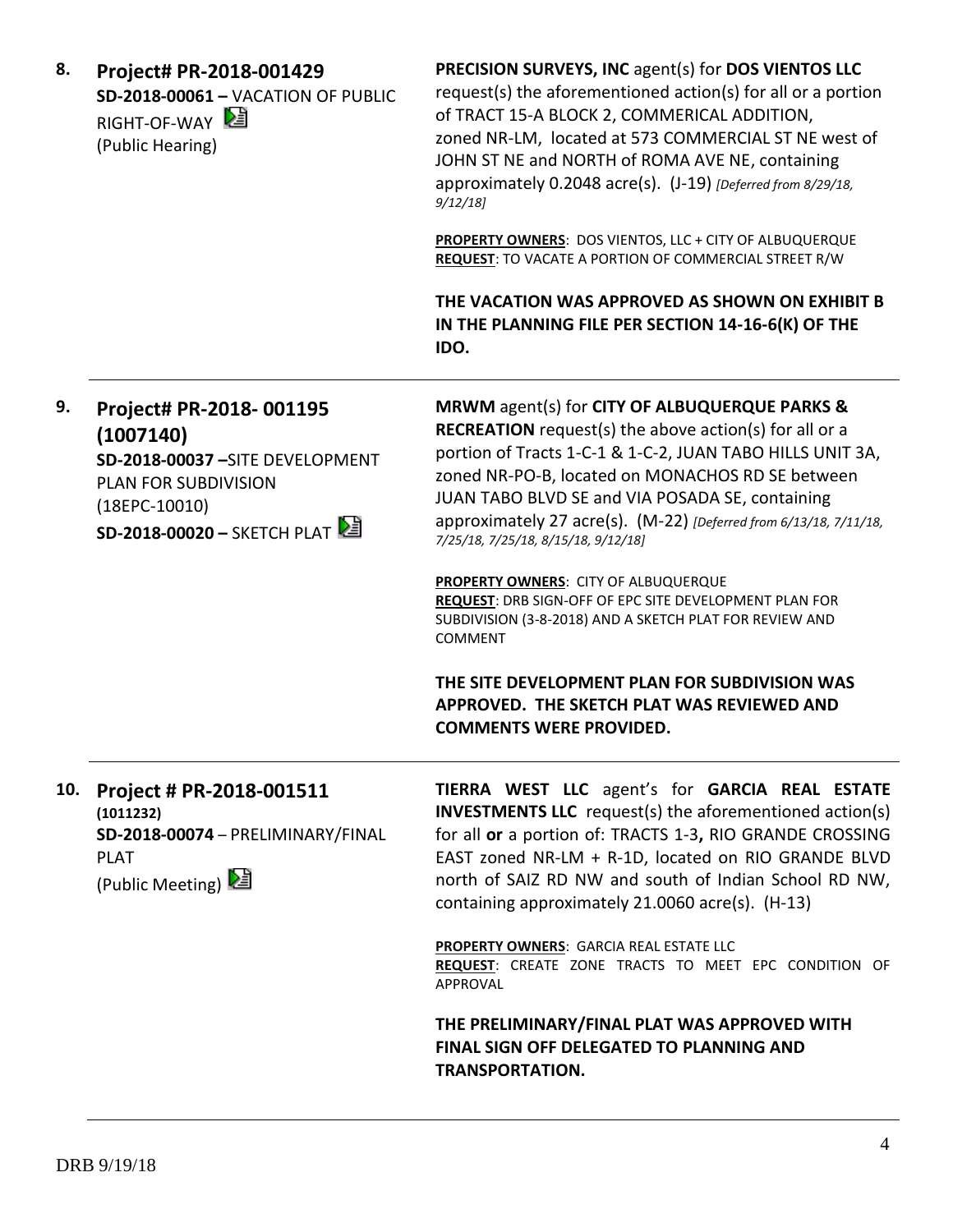| 11. | Project # PR-2018-001372<br>(1011435)<br>SD-2018-00080 - PRELIMINARY/FINAL<br><b>PLAT</b><br>(Public Meeting)       | CARTESIAN SURVEYS INC. agent(s) for JONATHAN<br>ARAGON request(s) the aforementioned action(s) for all or<br>a portion of TRACT A-1 BULK LAND PLAT PARCELS A-1,B-1,<br>D-1, E-1 AND F-1 FINELAND DEVELOPMENT, zoned MX-L,<br>located 10751 FINELAND DR NW north of McMahon BLVD<br>and east of UNSER BLVD NW, containing approximately<br>$2.6847$ acre(s). $(A-11)$<br><b>PROPERTY OWNERS: C3D LLC &amp; VILIA FALCONE LLC &amp;</b><br>GRAYLANDCORPORATION & SPRING FRANK L & ETAL<br><b>REQUEST: SUBDIVIDE ONE LOT INTO 2</b><br><b>INDEFINITELY DEFERRED.</b> |
|-----|---------------------------------------------------------------------------------------------------------------------|-------------------------------------------------------------------------------------------------------------------------------------------------------------------------------------------------------------------------------------------------------------------------------------------------------------------------------------------------------------------------------------------------------------------------------------------------------------------------------------------------------------------------------------------------------------------|
| 12. | Project # PR-2018-001566<br>(1011540)<br>SD-2018-00083 - PRELIMINARY/FINAL<br>PLAT <sup>2</sup><br>(Public Meeting) | ARCH + PLAN LAND USE CONSULTANTS agent(s) for NEW<br><b>CAL INVESTMENTS</b> request(s) the aforementioned action(s)<br>for all or a portion of: LOTS 31 & 32, zoned R-A, located at<br>2123 CANDELARIA NW, containing approximately .62<br>$\arccos 0$ . (G-13)<br>PROPERTY OWNERS: RUDOLPH RAMIREZ<br><b>REQUEST: LOT LINE REALIGNMENT</b><br>DEFERRED TO SEPTEMBER 26TH, 2018.                                                                                                                                                                                  |
| 13. | Project# PR-2018-001559<br>(1009721)<br>SD-2018-00079 - VACATION OF PRIVATE<br>EASEMENT<br>(Public Hearing)         | request(s) the aforementioned<br><b>BLAKE LEARMONTH</b><br>action(s) for all or a portion of LOT 10-A-3-B PLATS OF LOTS<br>10-A-3-A and 10-A-3-B, ALVARADO GARDENS UNIT 2 zoned<br>R-A, located at 2710 CAMPBELL RD NW, containing<br>approximately .3588 acre(s). (G-12)<br><b>PROPERTY OWNERS: FREED JOHN L &amp; LAURA J</b>                                                                                                                                                                                                                                   |
|     |                                                                                                                     | <b>REQUEST: VACATE PRIVATE TURN-AROUND EASEMENT</b><br>THE VACATION WAS APPROVED AS SHOWN ON EXHIBIT B<br>IN THE PLANNING FILE PER SECTION 14-16-6(K) OF THE<br>IDO.                                                                                                                                                                                                                                                                                                                                                                                              |

### *SKETCH PLAT*